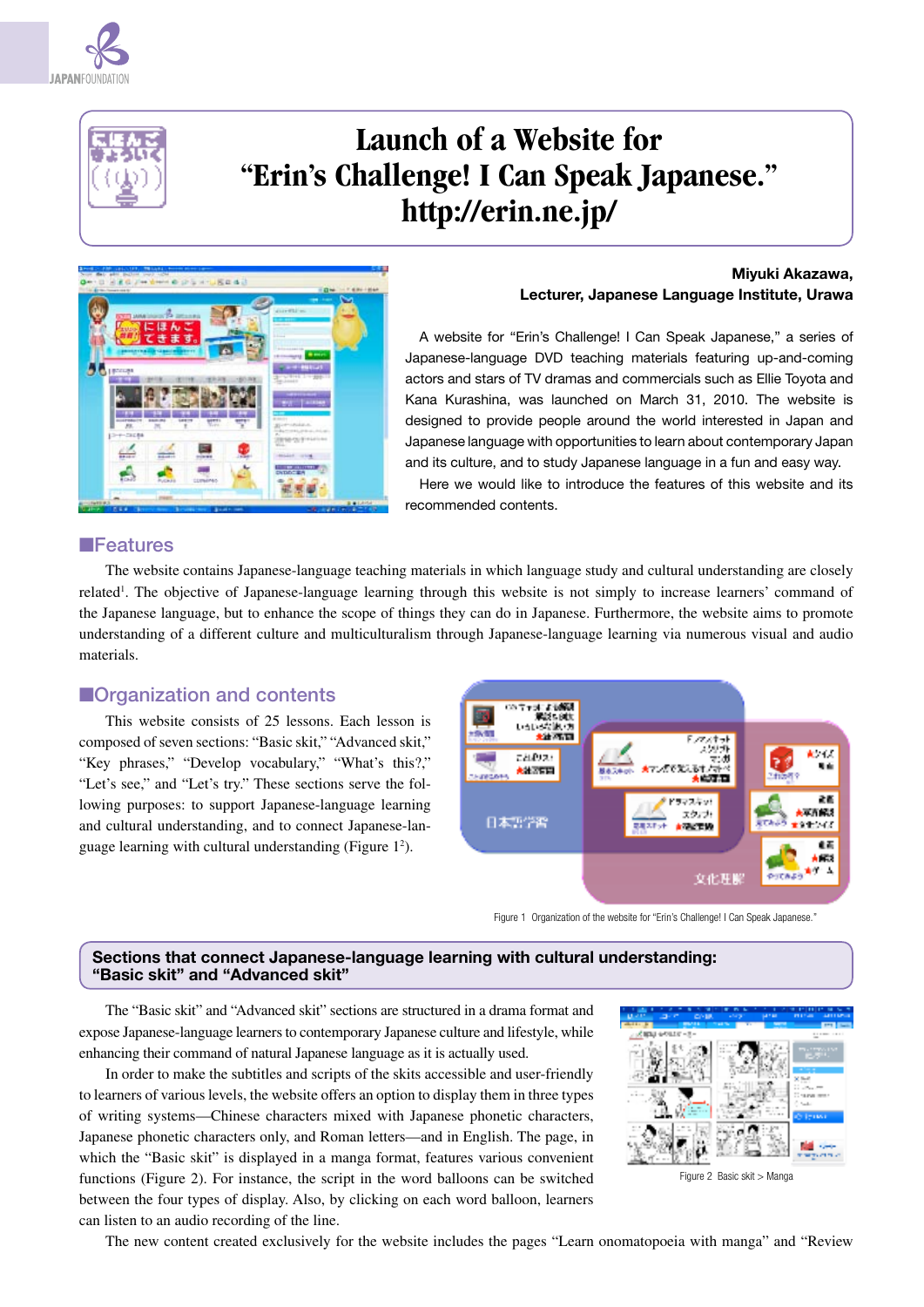

questions" on the skit's content. In the "Learn onomatopoeia with manga" page, learners can peruse explanations and examples of the use of various onomatopoeic expressions, such as *gatagata*, *kyorokyoro*, etc., that appear in the manga, and view movies of the actual sounds or actions expressed through the onomatopoeic expressions (Figure 3). The "Review questions" pages contain a total of 250 questions on the skit's content.



Figure 3 Basic skit > Learn onomatopoeia with manga

#### **Sections that support Japanese-language learning: "Key phrases" and "Develop vocabulary"**



Figure 4 Key phrases > Play movie

The "Key phrases" section contains grammar explanation animated films that feature CG characters (Figure 4) and a page "Explanation & example sentences," which provide learners with an opportunity to enhance their command of Japanese-language grammar and syntax rules and their use. Since the purpose of Japanese-language learning via this website is not to memorize and exactly repeat Japanese-language grammar and syntax structures, but to increase the number of things learners can do in Japanese, the "Key phrases" section contains a page "Key phrases in different situations," which features movies that demonstrate the use in real everyday situations of the grammar and syntax structures pre-

sented in the skits. The "Exercise" page

(Figure 5), which contains audio materials, illustrations and photos, is particularly useful for acquiring a lasting command of the newly-learned grammar and syntax structures. The total of 1,519 questions in the 25 lessons are original content developed exclusively for the website.

The "Develop vocabulary" section provides learners who wish to expand their vocabulary with rich content composed of illustrations and audio materials that help them learn new words for situations and topics related to each lesson.



Figure 5 Key phrases > Exercise

#### **Sections that support cultural understanding: "What's this?," "Let's see," and "Let's try"**



Figure 6 Let's see > Culture quiz

The "What's this?" section teaches, through quizzes and movies with explanations of actual applications, about things that Japanese take for granted and use in their everyday lives, but that are strange and difficult-to-understand for foreigners.

The "Let's see" section features movies and a total of 633 photos accompanied by explanations. Japanese-language learners can use them to study about contemporary Japan based on the situations and topics discussed in the 25 lessons. The

"Culture quiz" is original content developed exclusively for the website. It is a must-see for those who wish to enhance their understanding of Japanese culture.

We recommend learners to test their knowledge in the quizzes on 25 topics. Twenty consecutive correct answers will bring them a "black belt" and 30 consecutive correct answers will promote them to "grand masters" (Figure 6).

In the "Let's try" section, Japanese-language learners can view movies featuring foreigners who experience various forms of traditional Japanese culture, such as calligraphy, ikebana (flower arrangement), and abacus, and young people's modern



Figure 7 Let's try > Games